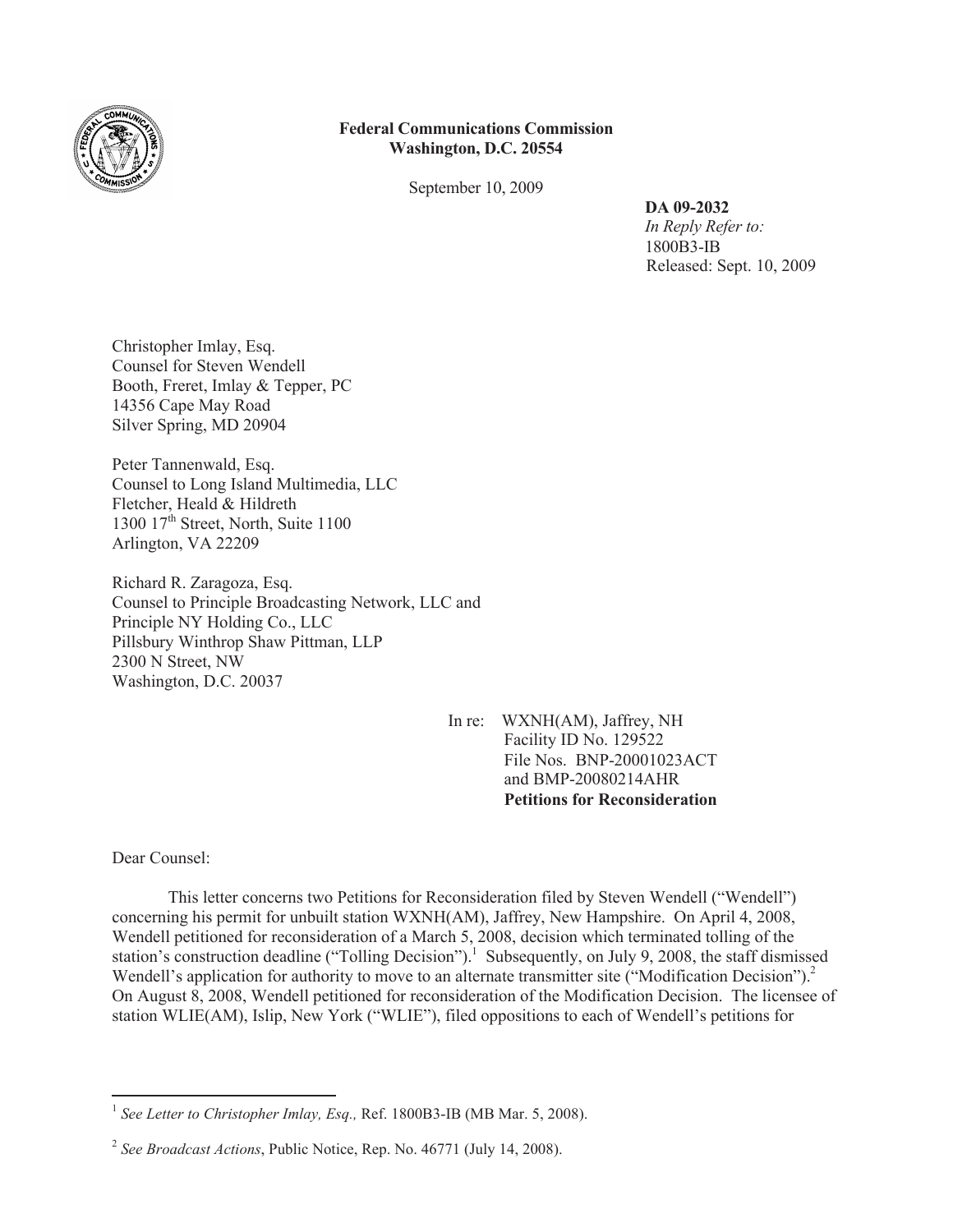reconsideration.<sup>3</sup> For the reasons below, we deny reconsideration of the Tolling Decision and dismiss as moot the petition for reconsideration of the Modification Decision.

**Background.** The WXNH(AM) construction permit (the "Construction Permit") was issued on September 17, 2003, for a three-year term expiring September 17, 2006.<sup>4</sup> On June 1, 2006, we granted in part Wendell's May 26, 2006, request for tolling of the permit's expiration date. We acted pursuant to Section 73.3598(b)(2) of the Rules, based on Wendell's notification of zoning litigation concerning his transmitter site.<sup>5</sup> We concurrently rejected Wendell's other claimed bases for tolling including matters relating to an alternate site proposed in two modification applications. <sup>6</sup>

In October 2007, WLIE submitted a "Petition to Terminate Tolling." Responsive pleadings made clear to staff for the first time that the litigation at issue did not concern the authorized site specified in the WXNH Construction Permit but, rather, the alternative site specified in Wendell's then-pending modification application.<sup>7</sup> We concluded in our March 5, 2008 Tolling Decision that the court action did not qualify for tolling treatment under Section 73.3598(b)(2). Specifically, we stated that litigation concerning a move to a site for which Wendell held no permit could not relate to a requirement necessary for construction of the station as authorized by the Commission.<sup>8</sup> The staff gave Wendell the benefit of the erroneous June 1, 2006, Tolling Decision, revising the WXNH(AM) construction deadline to August 28, 2008. This is the same deadline which would have applied had a legitimate tolling event ended on the date of the Tolling Decision. The staff also afforded Wendell an opportunity to document any circumstances that might warrant additional construction time by rule waiver.

On April 4, 2008, Wendell submitted a petition for reconsideration of the Tolling Decision, contending that the staff improperly terminated tolling and also proffering arguments for waiver of the three-year construction deadline. WLIE filed an Opposition.

<sup>6</sup> Wendell filed two applications for the same alternate site. The first was dismissed as defective on August 20, 2006, and reconsideration was denied on January 5, 2008. Wendell filed a new application for that site on February 14, 2008, rather than seeking review. The second application was dismissed as defective on July 9, 2008.

 $<sup>7</sup>$  The Construction Permit identifies the authorized transmitter site's coordinates, but not a town name. The</sup> Construction Permit specifies coordinates for a transmitter site in Peterborough, New Hampshire and the site of the proposed modification was in Fitzwilliam, New Hampshire. Wendell's tolling request contained many references to the Town of Fitzwilliam. Nevertheless, the staff initially believed that it was denying all modification-related arguments and granting tolling based solely on zoning litigation relating to the authorized site. For example, the court action was brought in August 2005 and Wendell did not file a modification application until April 2006.

<sup>&</sup>lt;sup>3</sup> Ownership of WLIE(AM) has changed several times in the course of this proceeding. The current licensee is Principle NY Holding Co., LLC. It acquired the WLIE(AM) license in March 2009 by assignment from Principle Broadcasting Network of New York which, in turn, acquired it in January 2008 from Long Island Multimedia. For purposes of this letter we refer to arguments by any WLIE(AM) licensee as those of "WLIE."

<sup>4</sup> *See* File No. BNP-20001023ACT.

 $<sup>5</sup>$  See 47 C.F.R. § 73.3598(b)(2). That Rule provides for tolling if construction is impeded by specifically named</sup> circumstances beyond the control of the permittee including when "construction is delayed by any cause of action pending before a court of competent jurisdiction relating to any necessary local, state, or federal requirement for the construction or operation of the station, including zoning or environmental requirement." *Id.* Wendell's tolling request was untimely and tolling, therefore, became effective April 26, 2006, 30 days prior to the late-filed request. *See* 47 C.F.R. § 73.3598(c). We required Wendell to report the status of the litigation at 6-month intervals. Wendell's most recent status update, dated June 30, 2009, avers that the case remains active.

<sup>8</sup> *Tolling Decision* at 2 (citing *Dennis J. Kelly, Esq.*, Letter, 21 FCC Rcd. 2956, 2958 (MB 2006), *recon. denied,* 23 FCC Rcd 4786 (MB 2008) and cases cited therein).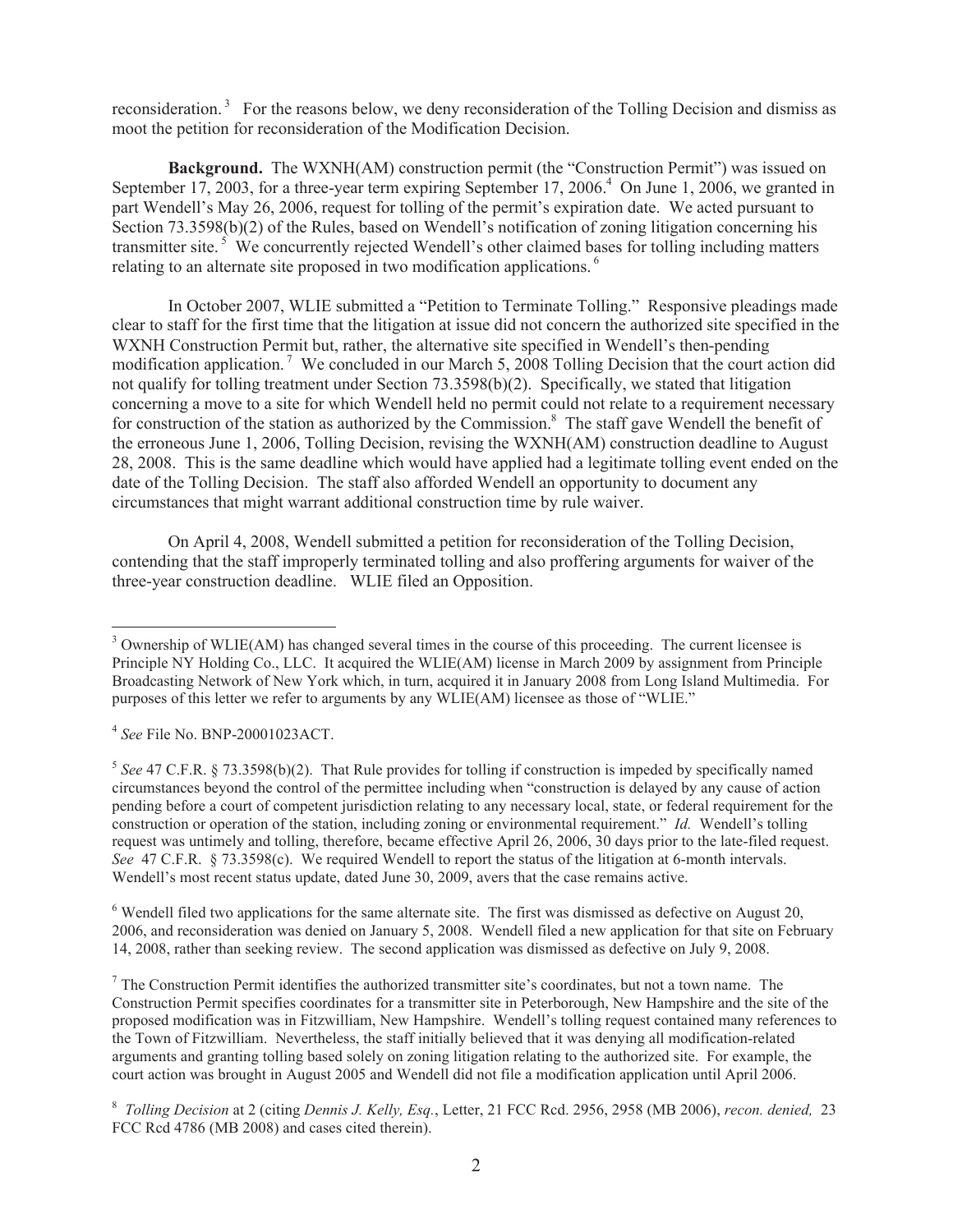As indicated previously, the July 9, 2008, Modification Decision dismissed Wendell's second application proposing the alternate site. On August 8, 2008, Wendell filed a petition for reconsideration and WLIE subsequently filed an opposition.

The nominal expiration date of Wendell's permit was August 28, 2008. On September 18, 2008, WLIE filed an application to modify its co-channel station. WLIE's application is mutually exclusive with Wendell's permit.

**Discussion.** Tolling and Reconsideration Standards. The Commission will consider a petition for reconsideration only when the petitioner shows either a material error in the original order, or raises additional facts, not known or existing at the time of petitioner's last opportunity to present such matters.<sup>9</sup> The Commission will toll the construction period of a broadcast station for specific circumstances beyond a permittee's control delineated in Section 73.3598(b) of the Commission's rules. The Commission has also recognized that additional construction time may be warranted on a waiver basis for "rare and exceptional circumstances" beyond the permittee's control.<sup>10</sup>

Tolling Reconsideration/Request for Waiver. Wendell maintains that litigation concerning his alternate transmitter site qualifies for tolling "as of right" under Section 73.3598(b)(2) because that rule specifically references "any" litigation necessary for construction, including zoning litigation. Wendell argues that the proposed site move and, thus, zoning litigation relating to that move are necessary for construction of WXNH(AM). He asserts that he cannot build at the authorized site and his only other choice would be to surrender the Construction Permit. Specifically, Wendell states that shortly after issuance of the Construction Permit, he discovered that the authorized site could not accommodate the proposed three-tower array.<sup>11</sup> In the alternative, Wendell requests additional time by waiver. Although Wendell recognizes that the Commission expects permittees to specify suitable sites in their original applications, he argues that the Rules do not preclude site changes. Wendell emphasizes that he has not purposefully delayed construction to warehouse spectrum. Rather, he contends that he selected the original site in good faith and that the site proved unsuitable because he is a non-engineer working with complex AM engineering regulations. Wendell also asserts that he has expended considerable efforts with respect to the alternate site, both locally and at the Commission. Therefore, Wendell contends that the Commission should waive the construction deadline based on matters relating to a site for which no authorization is held.

WLIE responds that the Commission has consistently based tolling decisions on factors relating to construction impediments at authorized sites and not on construction impediments at proposed alternate sites. WLIE contends that the litigation at issue has never prevented Wendell from constructing at the site specified in the construction permit. It argues that Wendell's inability to build at the original site due to a mistake in selecting a suitable parcel of land due to lack of technical experience is grounds for neither tolling nor waiver.

<sup>9</sup> 47 C.F.R § 1.106, and *WWIZ, Inc.*, Memorandum Opinion and Order, 37 FCC 685, 686 (1964), *aff'd sum nom., Lorain Journal Co. v. FCC*, 351 F.2d 824 (D.C. Cir. 1965), *cert. denied*, 387 U.S. 967 (1966).

<sup>10</sup> *See Streamlining of Mass Media Applications,* Memorandum Opinion and Order, 14 FCC Rcd 17525, 17541 (1999) ("*Streamlining MO&O*").

<sup>&</sup>lt;sup>11</sup> Wendell states that he immediately commenced local efforts to use an alternative site in August 2004. He explains that he did not file an FCC modification application for this site until April 2006, because he was acting *pro se.*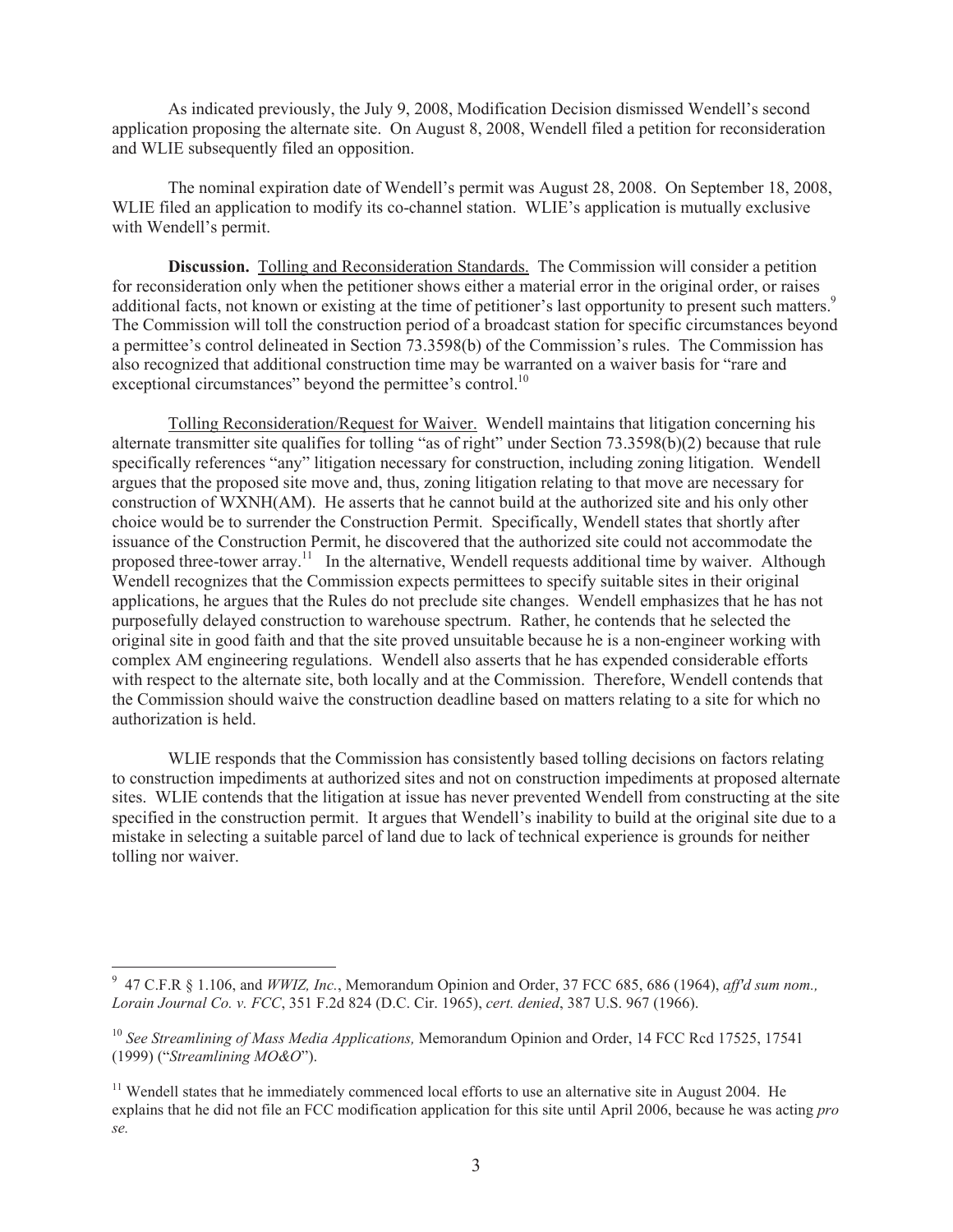Upon consideration of Wendell's arguments, we find no error in our termination of tolling. Wendell's reading of Section 73.3598(b) as applicable to *any* litigation needed for construction of a station *anywhere* is erroneous and taken out of context.<sup>12</sup> The rule specifies that tolling is granted when "construction is prevented" by "causes not under control of the permittee" including litigation relating to "any necessary" governmental requirement for construction pursuant to "an original construction permit."<sup>13</sup> Wendell's circumstances fall outside the rule in several ways. First, the root of Wendell's inability to construct is his own error in selecting a site on which the proposed tower array could not be located. This is not a matter beyond his control. Second, the litigation at issue did not prevent construction at the authorized Construction Permit site. Finally, the litigation does not relate to a matter necessary for construction because Wendell holds no permit for the alternate site. It is axiomatic that one cannot build broadcast facilities absent a Commission authorization.<sup>14</sup> Wendell's observation that the Commission does not preclude permittees from applying for alternative sites provides no support for his conclusion that tolling is warranted.

Moreover, a permittee's voluntary decision to change sites does not generally establish a basis for additional time by waiver.<sup>15</sup> Wendell argues that the need to change sites was not voluntary. He has not, however, identified any rare and exceptional circumstance beyond his control. As discussed previously, Wendell's authorized site became unusable for reasons within his control.<sup>16</sup> Wendell's decision not to engage the services of a consulting engineer for matters he found complex also was voluntary. Such choices may, as Wendell observes, place a permittee in a situation where it has no alternative but to seek a new site. Nevertheless, as Wendell recognizes, applicants "are expected to specify sites suitable for their intended purposes in their original application."<sup>17</sup> In adopting the current construction requirements, the Commission rejected applicant "misjudgments in specifying tower sites" as a basis for additional time.<sup>18</sup> The Commission's clear intention was "to establish an incentive for all applicants to plan construction carefully, even prior to applying for a permit" and to "minimize instances in which applicants filed for permits without taking preliminary steps to ensure that they could begin – much less complete – construction."<sup>19</sup> Inability to construct a station due to such matters deprives the public of service.<sup>20</sup> We reject Wendell's position that he is entitled to additional time as a result of his corrective efforts and

<sup>14</sup> *See* 47 U.S.C. § 301.

<sup>15</sup> *See Royce International Broadcast Co.,* Memorandum Opinion and Order, 23 FCC Rcd 9010 (2008).

<sup>16</sup> *Compare, WMLB(AM), East Point, GA,* Letter, 18 FCC Rcd 5034 (MB 2003) (waiver of construction period where authorized site was taken by the government through eminent domain).

<sup>17</sup> *Streamlining MO&O,* 14 FCC Rcd at 17539.

<sup>18</sup> *Id.* 

<sup>19</sup> *Id*.

<sup>20</sup> *Id*.

<sup>&</sup>lt;sup>12</sup> *See JNE Investments, Inc., Memorandum Opinion and Order, 23 FCC Rcd 623, 629-30 (2008).* 

<sup>&</sup>lt;sup>13</sup> 47 C.F.R. § 73.3598(b). Use of the term "any" serves to underscore that, in keeping with the Commission's decision to provide tolling for judicial review, judicial appeals concerning governmental requirements such as zoning -- which would not qualify for tolling prior to reaching court -- are not excluded from tolling treatment during court proceedings. *See generally Cram Communications, LLC,* Memorandum Opinion and Order, 23 FCC Rcd 658, 661 (2008).